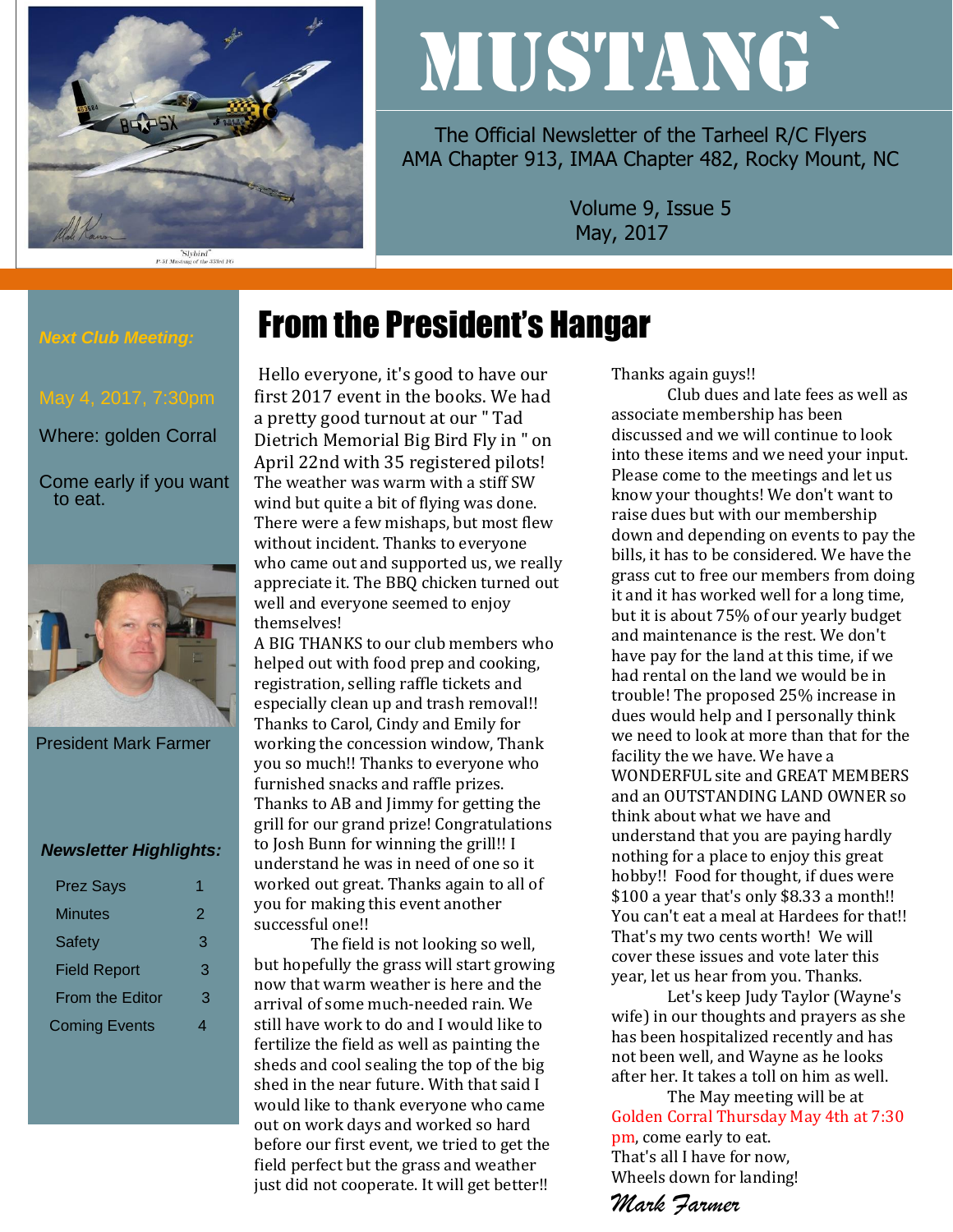# Meeting Minutes -April, 2017



**Secretary Kenny Kicklighter**

## **Tarheel R/C Flyers Club Meeting Minutes- April 2017**

The Tarheel R/C Flyers met at Golden Corral on April 6, 2017. President Mark Farmer called the meeting to order at 7:43 pm. There were eleven members present.

Mark welcomed everyone to the meeting and asked about the welfare of the membership.

**Minutes –** March 2017 minutes were read by Kenny Kicklighter. Motion to accept minutes made by Greg Williams, and seconded by Chris Vick, motion passed.

**Treasurers Report-** Jimmy Morgan gave the Treasurer's report. Current club membership is 43.

**Field Report –** A. B. Gentry reported that the new flight stations looked good. Materials for starting stations discussed.

**Newsletter –** Dave Chewing reported that there were no new issues with emailing the newsletters.

#### **Business-**

- Past event reports given.
- Current AMA membership renewal methods discussed.
- All members that have not paid their 2017 will be removed from the roster.
- Tad Dietrich Memorial Fly-in discussed. Mark Farmer to

purchase grill for raffle prize.

- Motion by David Chewning to raise all club membership dues by 25 percent. Second by Chuck Megar.
- Motion by Kenny Kicklighter to table Dave Chewning motion, second by Dave Chewning. Motion passed.

Motion to adjourn made by Jimmy Morgan second by David Chewning. Motion passed.

Respectfully submitted, Kenny Kicklighter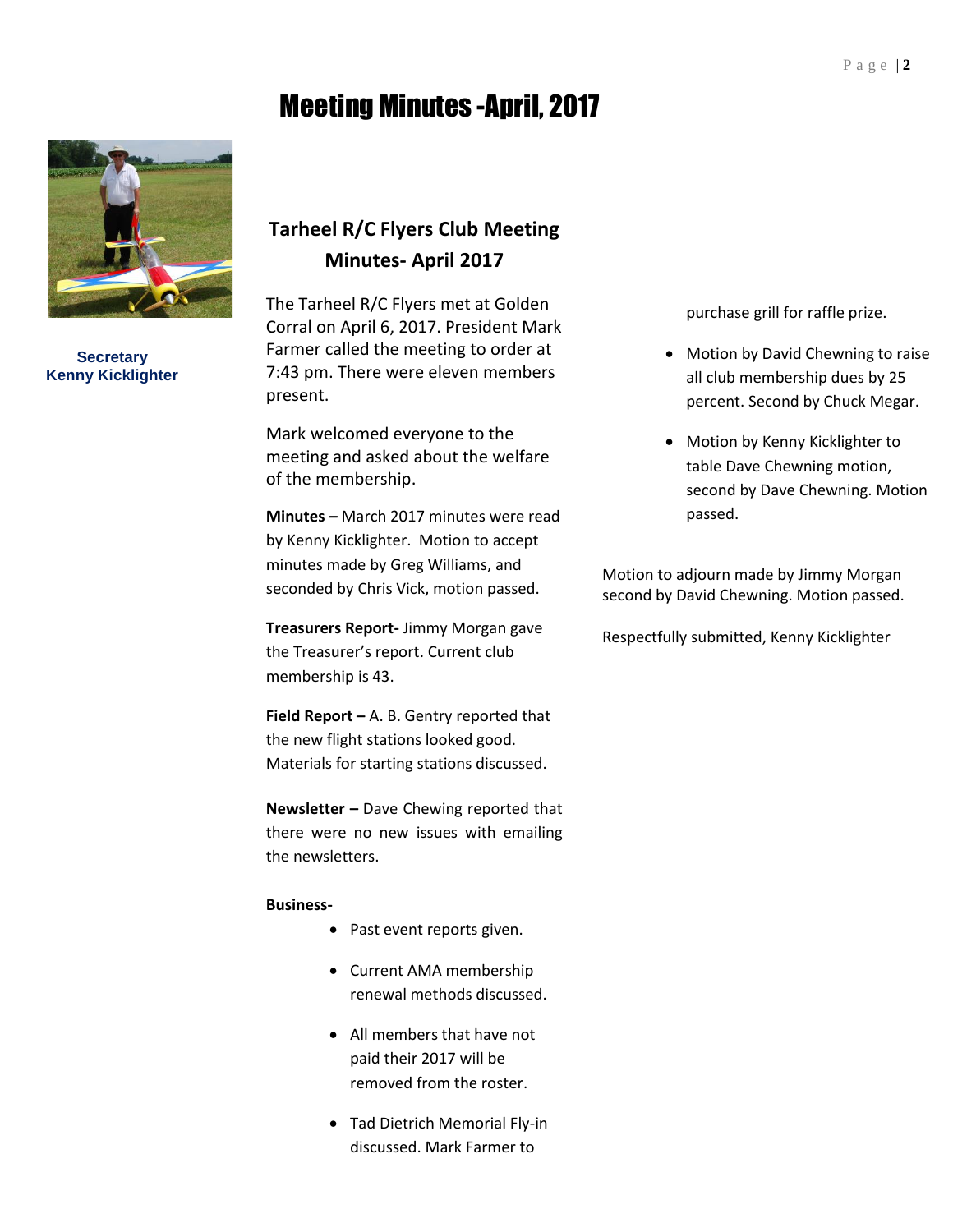# Safety and notes from the VP



 **VP Greg Williams**

 We had a pretty good turn-out for our event, the weather was decent and the attendance was rather good. I would like to thank everyone for participating, everything went well. It's going to be above normal temperature this weekend so stay hydrated.

Thanks,

VPSO, Gregory Williams



**Field Marshall A.B. Gentry**

# Field Report

Hello to Everyone

 There has been a lot of work completed at the field, moved the flight line out 5 feet towards the runway, berm and starting stations. it gives a large amount of extra space to manipulate the models around.

Field Marshall A.B. Gentry



## From the Editor

Reminding all members that the Tarheel RC Flyers now have a presence on Facebook. Join in the conversation. <https://www.facebook.com/Tarheelrcflyers/>

Please let Jimmie Morgan or me know of any contact information changes.

**Newsletter Editor Dave Chewning**